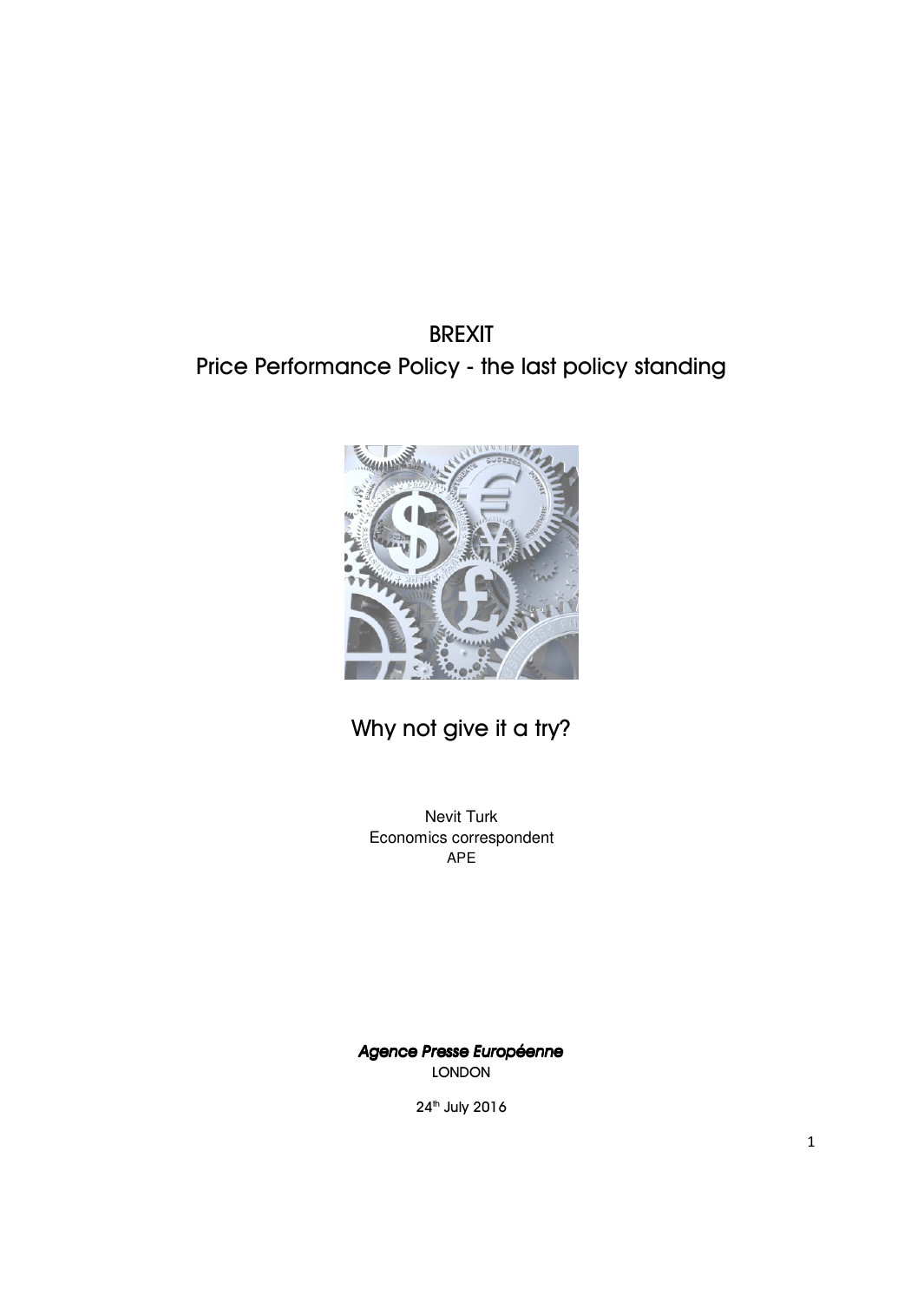# BREXIT - Price Performance Policy - the last policy standing Why not give it a try?

Nevit Turk Economics correspondent APE

The development of the Real Incomes Approach to economics was initiated in 1975 by the British economist, Hector W. McNeill in response to the inability of the Keynesian approach to macroeconomics to provide effect policies to contain slumpflation. His approach was to go back to basics by analyzing supply and demand theory from the standpoint of the imperatives of microeconomic management as opposed to the macroeconomic theory of aggregate supply and demand.

By 1976 McNeill had reviewed supply and demand theory and realized that Keynesian macro-analysis hid the vast complexity of different conditions affecting each economic unit. On reviewing the proposals for the introduction of Monetarism promoted by Milton Friedman, at that time, McNeill concluded that this provided no solution to the complexity problem. In 1976, McNeill dubbed these two approaches as KM-policies because they were both incapable of providing sufficient accommodation for the diverse range of conditions facing individual economic units. Indeed, McNeill considered both to be "fair weather" policies that would operate under benign conditions where growth would come from economic units many of which were struggling to survive in spite of the prevailing macroeconomic policies. Such policies could not provide a basis for reducing risk or assisting the economy in the face of major financial or commodity price shocks. This position was borne out by the 1970s oil crisis and repeated in the 2007 financial crisis.

Because conventional macroeconomic policies do not provide sufficient accommodation or freedom for economic unit management to pursue their own preferences these policies impose differential impacts on economic units which are recorded as externalities or more commonly identified in the form of creation of winners, losers and those whose state is unaffected by policy impacts. McNeill explains that the reason conventional policies lack traction, and therefore fail to achieve objectives in a robust fashion, is because of these differential impacts on economic units. As a result, policies create an array of motivations on the part of economic units across a spectrum of compliance through to non-compliance.

McNeill also highlighted the fact that KM theory provides no effective treatment of technology, technique, learning and innovation and, as a result, macroeconomic policies do little to facilitate the deployment of these factors in improving growth in real incomes and profits. This is a remarkable state of affairs when it is realized that the vast majority of economic growth comes from technology, technique, learning and innovation.

#### Microeconomic imperatives

In terms of microeconomic imperatives, it is essential that management is free to use pricing to remain competitive in the short to medium term whereas the manipulation of technology, technique, learning and innovation secure the maintenance of competitive prices in the medium to long term. In constitutional terms managers need to be free to manage their pricing, technical and economic performance to sustain or increase market penetration while not imposing prejudice on other economic units or customers (other economic units or final consumers). Prejudice in this sense would consist of unfair competitive practice and/or misleading sales information with respect to product or service specification and quality, the identification of elements of risk that could affect the outcome, conditions of supply and actual prices.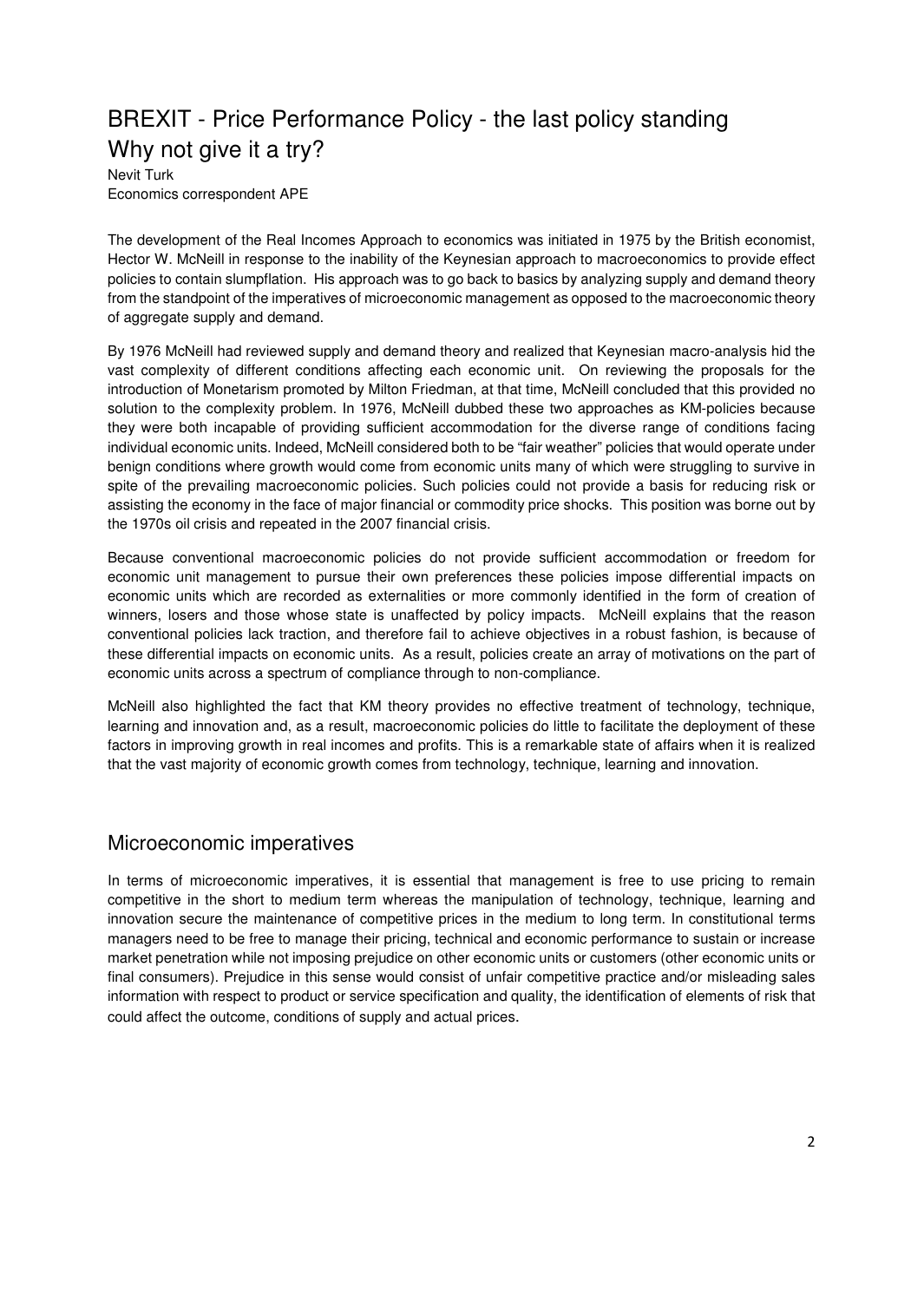#### Management issues

The areas where microeconomic imperatives (freedom to price and manage technology, technique, learning and innovation) need to be promoted as opposed to constrained by macroeconomic policies are:

#### Short term components

- o Pricing
- o Investment in technology

Medium to long term components

- $\circ$  Evolution in technique & learning
- o Managing innovation

In terms of macroeconomic management these represent important objectives but in terms of each economic unit the specific requirements are different even within the same economic sectors.

Currently conventional policies run a monopoly of quotas and price fixing by effecting control over aggregate money supplies (quota), interest rate fixing (price) and taxation systems that imposes net quotas on individuals and companies according to their nominal income or profits. The quota of net profits for a company, for example, bear little relationship to the turnover or relative exposure of the company but simply remains a fixed quota. Although in policy terms this quota and price-fixing scheme, typical of KM policies has an apparent logic from the standpoint of the "general state of affairs" but it is arbitrary and far from optimal for the majority of economic units.

#### Real income

For some 65 years under Keynesianism and Monetarism aggregate demand and money supply has been measured in nominal terms and performance of economic units is also measured in terms of nominal currency units. The overall constitutional objective of economic management should be to err on the side of enabling, or even encouraging, economic units to produce the goods and services the social constituency wants. What the social constituency wants, in terms of goods and services, is defined by what they are aware of as being available and accessible in terms of price. The array of products and services, their quality and their prices available at any one time is derived from the decisions producers have made in terms of product and service design, prices charged, technology and activity performance to provide the product or services as well as the use of various forms of communication to inform the customer. In order to secure the constitutional objective of preventing the pursuit of any one's objectives impinging on the right of others to do the same a simple constitutional economic objective is that transactions should represent mutual benefit. A measure of mutual benefit from a transaction in economic terms is the balance between the resulting real profit of the supplier and the real income of the buyer. Therefore, a transaction that represents a growth in aggregate real profit to the supplier and a benefit in terms of unit price and quality to the buyer, measured in terms of real income as purchasing power, then the transaction satisfies a basic constitutional premise of mutual benefit.

The Real Incomes Approach to economics is a theory providing practical policy options to uphold this constitutional economic objective.

As was outlined previously the microeconomic resources that can be manipulated to achieve higher aggregate real profits and promote the real income (purchasing power) of the buyer are short term pricing and investment in technology as well as medium to long term factors including the management of innovative performance through technique evolution and learning.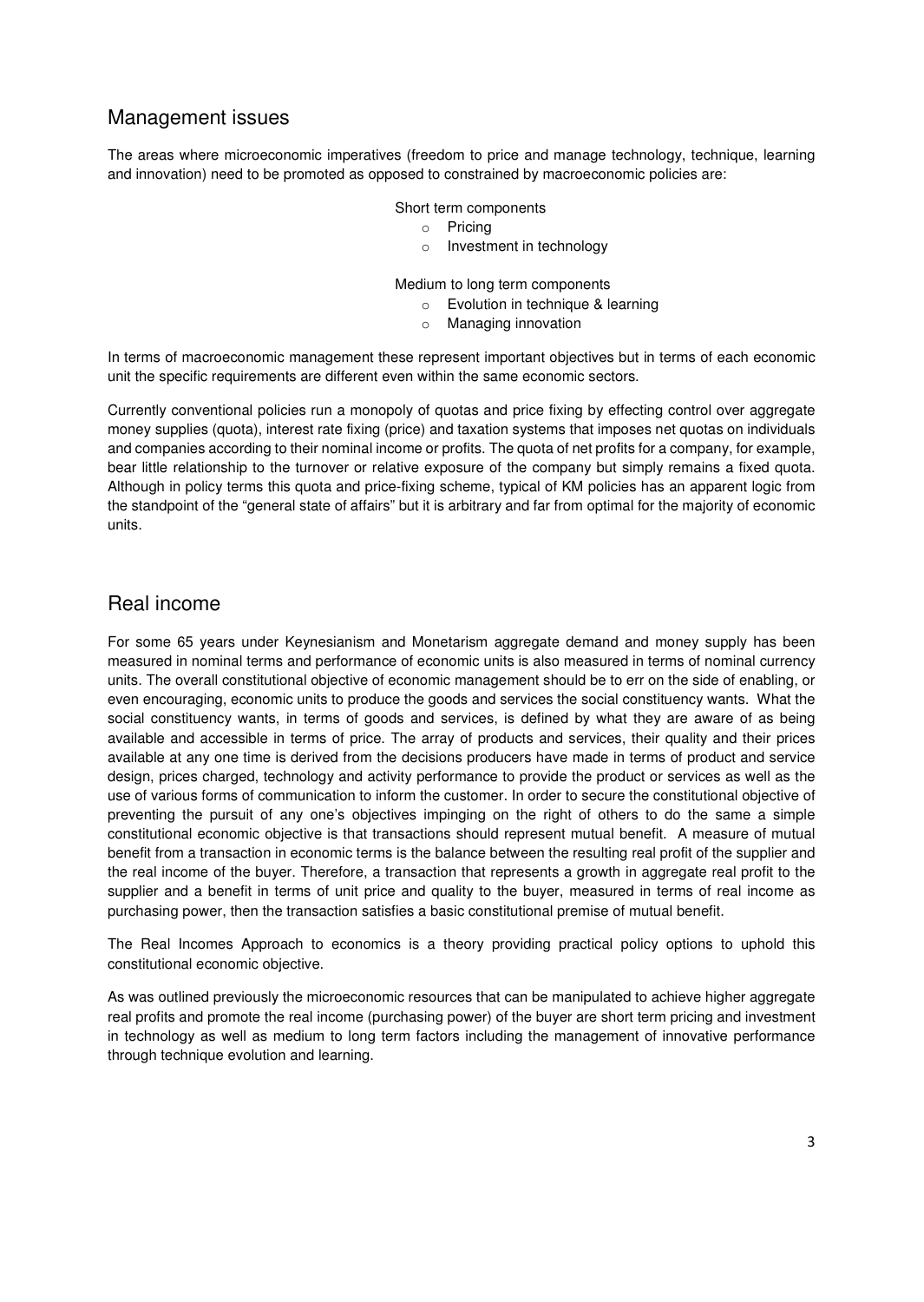# Throughput, flow & unit prices

The distinctions between decisions on pricing, investment, technique and learning are that the decision to act on prices and to commit resources to investment can be taken within a short period of time. However, these decisions are also tactical or strategic because the outcomes will be dependent on the impact of possible changes in conditions that can have an impact on the medium to long term performance of the economic unit.

Irrespective of the advent of any types of changes in conditions, there is a given relationship between the elements of medium to long term performance decisions based on two types of knowledge:

- **Explicit**
- **Tacit**

### Explicit Knowledge

Explicit knowledge is related to management decision-making that relates to equipment capacity, capacity utilization, operational schedules and output yield (saleable output). This also relates to the quantities, qualities and prices of variable inputs as well as the use of algorithms to optimize resources allocation such as the minimization of costs.

# Tacit Knowledge

Tacit knowledge is related to a cumulative deductive process that occurs on the part of those operating the economic unit's production process. As a result of production experience the people involved internalize their immediate process relationships and incrementally introduce refinements in their work methods thereby moulding the technique they apply in using a given technology. Tacit knowledge is acquired through the experience of repeating specific processes and learning what "works best" from the standpoint of the operator to achieve a sub-process objective.

Therefore, the combination of people and machines in processes can end up, over time, with more efficient operations. This phenomenon is known as the learning curve and, since its exposure in 1936 its existence and impact has been well-established on the basis of large amounts of empirical evidence and case studies. The overall significance is that cost reductions come about as an interaction between management decisions based upon explicit knowledge and operational refinements based upon operator experience and an advancing tacit knowledge. This performance cycle represents the Real Incomes Approach motor or mechanism for growth.

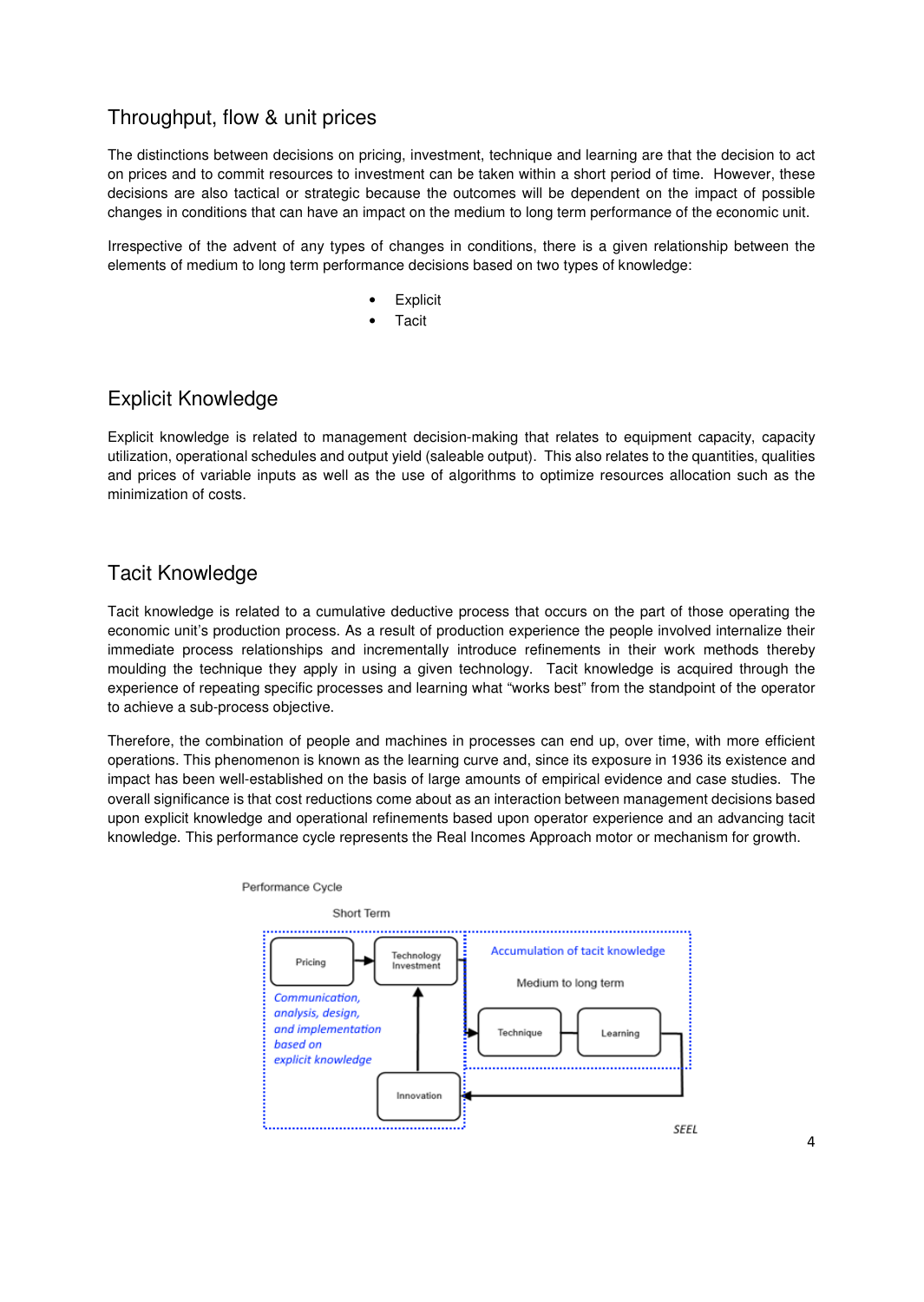# Real Incomes & the Integration of Explicit & Tacit Knowledge

In place of the conventional aggregate supply and demand curves, McNeill makes use of a supply and demand envelope where the upper boundary is the population's purchasing power curve and the lower boundary is the unit costs of production curve. Most transactions will occur within the boundary of this envelope and the envelope permits the identification of the market reality that in any given market, transaction conditions such as price and quality can vary significantly as opposed to assuming there to be a single "equilibrium" point. This analysis makes it easier to envisage the impact of unit costs reduction on average profits as sales increase and on real incomes of buyers as unit prices fall. Therefore, the more effective the management of explicit and tacit knowledge the more likely it is that business operations will perform in such a manner as to be more competitive as well as to uphold the constitutional economic principle of mutual benefit between real profits and real incomes.

### Government & Private sectors

The Real Incomes Approach is concerned with the maintenance or growth in real incomes on the part of producers and consumers and, in macroeconomic terms, this means providing the freedom of producers to manage their production performance cycle while minimizing the differential impact of macroeconomic policy instruments. Indeed, the objective is for macroeconomic policy instruments to maximize the freedom of managers to optimize their performance cycles in terms of real profits over the medium to long term and to sustain a growth in consumer real incomes.

The performance cycle is relevant to all marketable goods, services, money and people. It is therefore of importance to ensure that all activities, irrespective as to whether they involve private or government institutions be encouraged to aim for the constitutional objective of mutual benefit.

Under the Real Incomes Approach the rational solution is therefore to avail both private and government activities to the specific benefits of a policy that encourages the generation of mutual benefit of encouraging every transaction to improve real profits of providers and the real incomes of buyers. This is in direct contrast to conventional economic management where the government sector is supported by the transfer of revenues obtained through the removal of quotas of profits or income through taxation. The conventional system is discouraging both to those paying tax and it provides no incentive for government "service" to perform in a manner that guarantees real income levels of service users.

# Currency stability

Under the separate and then combined policies based on Keynesianism and Monetarism, the value of the pound sterling has declined by at least 97% in 65 years. This has impacted those who save money or who rely on fixed incomes arising from some kinds of investment, such as pensions. It is more than apparent that unless a macroeconomic policy is able to provide some foundation for currency value stability most growth, profits and incomes become illusionary. If the Real Incomes Approach is to succeed maintaining or increasing real profits and incomes in general, under the constitutional economic objective of mutual benefit from transaction, then this currently difficult-one-to-achieve objectives needs to be realized. Certainly, KM-policies have failed to achieve this. Therefore, in addition to any policy supporting the Real Incomes Approach, it is necessary to integrate a management of monetary affairs that succeeds in stabilizing the value of the currency.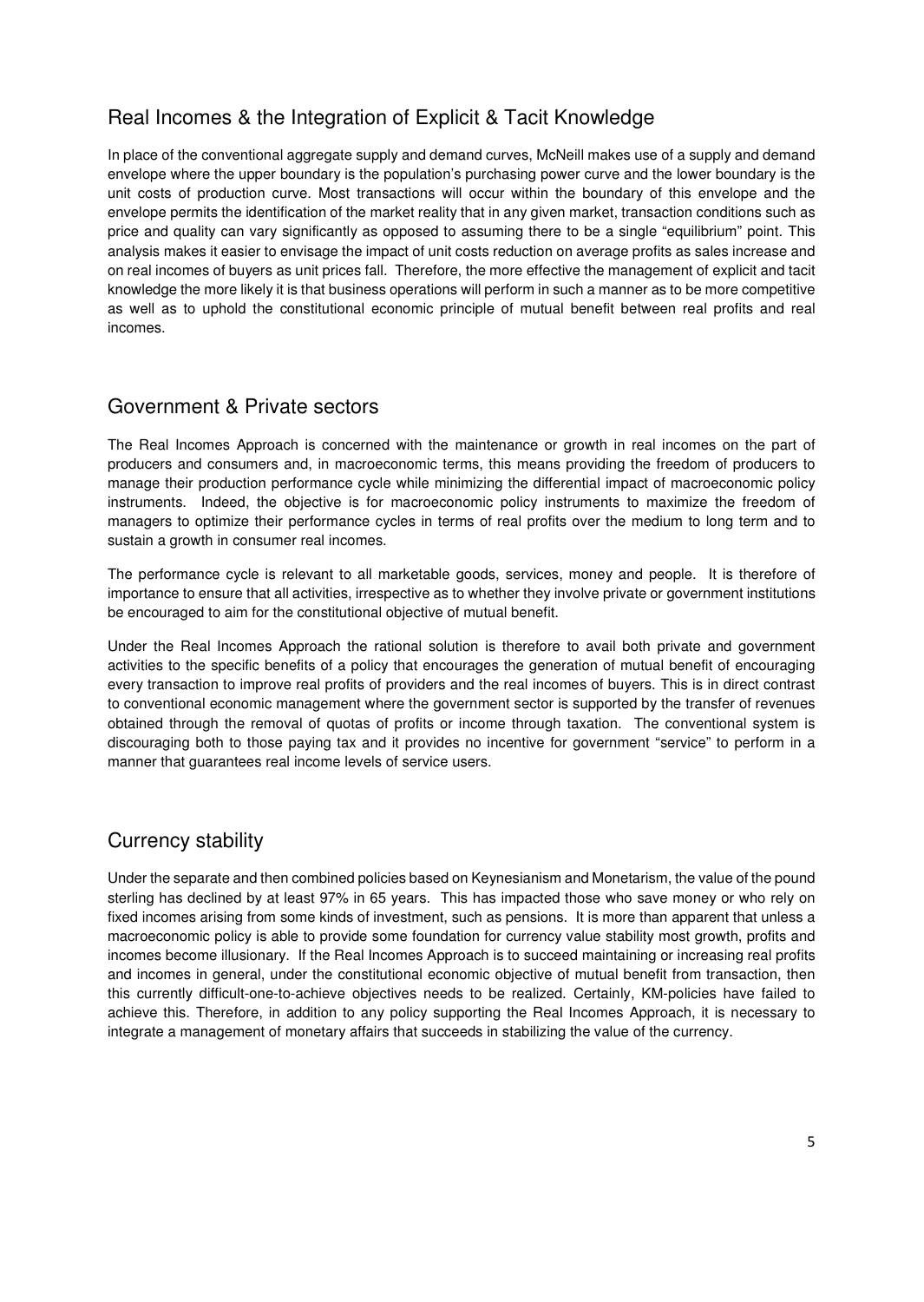# Currency Conflict

Since the world effectively abandoned the gold standard in 1971, the actual management of the macroeconomy has been complicated by floating exchange rates and the need to adjust these through management in the volume of money and interest rates. Therefore, the overall dynamics of the international economy has become a more important factor in monetary decisions. This has led to a silent conflict between countries in adjusting monetary volumes to deflate the value of the currency in an attempt to gain a competitive position and stimulate exports. The problem is that for the main reserve currencies of the dollar, Euro, Yuan and pound sterling, a deflation in one country imposes a need to deflate in other countries in order to maintain parity with the lead deflating currency so as to prevent a decline in "competitive position". This currency conflict has become more obvious with the recent financial crisis but this can be traced back to the 1970s when the mathematical logic of establishing minimized risk positions for holding derivatives was first explained by Scholes and Black in 1976. Basically this explained that holding short and long positions to offset the holding of some derivative could reduce risk to almost zero. This risk was further reduced if the operation was managed by computer-based rapid arbitrage trading "at the margin".

### **Derivatives**

Derivatives are construct to convert any physical asset or income earning contract into a saleable "commodity" called a derivative. A derivative value is essentially based on the income stream or likely sales value of the underlying components making up the derivative. For example, a long term investment and its associated loan repayment, such as a mortgage or even a company, can be repackaged as a derivative which has a unit price and the promise of an income stream. For medium to long term maturity finance (e.g. mortgages) the derivative can become a short term commodity which can be sold and purchased according to agreed prices which depend upon the underlying risk associated with the continuity of the income stream. The Scholes & Black model was largely based on historic and assumed trends but the growth in derivative trading expanded almost exponentially between the 1980s and 2007 in an enormous concentration of derivatives trading. Because of the international reach of financial intermediation (banks and brokerage activities) the sale of, for example, derivative based on USA primary components such as mortgages, to banks in the United Kingdom and other countries immediately exposed these deals to a heightened risk because the number of variables required to determine the intrinsic value of the derivatives were no longer limited to the variables that operated within the US market but needed to be adjusted for possible movements in exchange rates, interest rates, money volumes and the general effect of currency conflict that raged throughput this period.

#### Tipping the balance

In November 2007, the Federal Reserve in the USA increased interest rates from a very low level meaning that the premiums paid by mortgage holders increased significantly. To understand this effect, consider that if the monthly premium on a mortgage was \$1,500 at a 1.5% interest rate this would be a \$3,000 monthly payment if the interest rates was increased to 3.0%. Thus an increased in interest rates from an already low operational level has a massive impact on what is owed each month. Financial intermediaries had packaged collections of US mortgages into derivative packages. Without reference to the intrinsic values of these derivatives which was very low because of the sensitivity of payment streams to interest rate levels by those on low incomes, ratings agencies awarded such derivatives so-called Triple-A "AAA" ratings signifying acceptable risk and therefore likely stable income streams. As a result of the raising of interest rates a significant proportion of derivatives failed because their income streams dried up as a result of defaulting home buyers in the so-called "sub-prime" sector.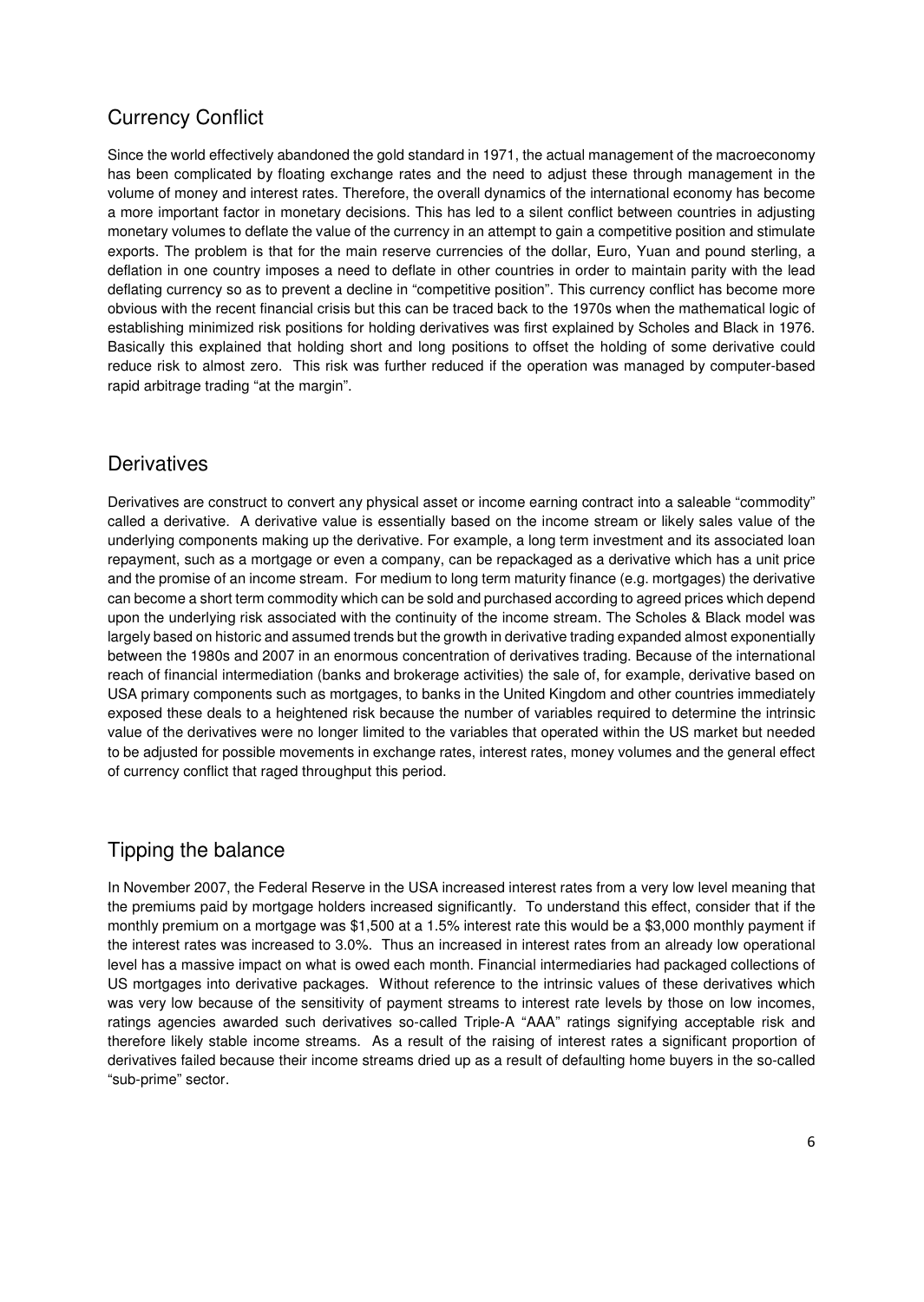In the case of some British banks who had over-invested in such sub-prime derivatives there was an almost overnight loss of up to and in excess of 50% of the initial value of these derivatives which then became illiquid because no one would buy them. This led to many banks becoming exposed in terms of their other wholesale money market dealings which in many cases were also associated with "derivatives". Local authorities in many Italian regions went bankrupt because they had bought derivatives from "reputable" dealers. The same happened in many States and city authorities in the USA and the rest of the world.

Urgent discussions between the Fed and US banks and the Bank of England and UK banks, and repeated scenarios in other countries led to a panic on the part of politicians who believed the increasingly vociferous banking lobby making very effective use of the media, that unless the banks were bailed out the whole financial system and economy would collapse into a severe depression. This would lead to a depression on a scale exceeding the Great Depression with mass unemployment.

#### There is no alternative

l

From the standpoint of the KM economists and policy-makers who seemed to confuse derivatives for some sort of extension to monetarist policy, the first step was to try and impact aggregate demand by compensating banks for the losses they had made. The mind-set of financial intermediaries and brokers by 2000 saw derivative trading and market positions using electronic arbitrage and trading as a far easier way to make money that risking lending money to companies to invest and then wait for the companies to pay them back. Therefore, when the government in the United Kingdom began to compensate banks for their losses they did not understand why banks did not immediately begin to make loans to companies to help investment for "growth". Whereas banks were stating that they were "consolidating their balance sheets" the dubious practice of derivative trading and taking of positions in the commodities markets continued resulting in inflating input costs for global consumers. So banks continued to profit from financial intermediation but their expected response of helping revive industry and service companies did not occur. The falling levels of real incomes for the majority and the inevitable decline in productivity is foreclosing the future prospects of the revenues government have had to cut back on public service expenditure leading to what has become known as austerity.

Blinded by heavy lobbying pressure and personal financial interest and/or the lack of knowledge of feasible policy options politicians worldwide, the IMF, national central banks and monetary unions state that "there is no alternative".

The same slogan was used in the 1980s when the British government introduced monetarism to substitute Keynesianism and long term negative implications arising from the associated "banking liberalization" including encouraging mutual loan societies to become plc banks in the UK, for example, and the cancellation of the 1933 Glass-Steagall Act<sup>1</sup> by the Clinton administration in 1999 set the die for the "financialization" of the economy. This was driven by a derivative-based boom to accelerate cumulating in the debt crisis, caused by poor collateral (read derivatives) in a "Grey" ungoverned and uncontrolled market. This market was more than 5 times the GDPs and "money supply" managed by "central banks" in the major economies. There was therefore an uncontrolled failure of the financial system in 2017; today the Grey market is estimate to be 7-8 times global GDP.

The "There is no alternative" creed has attained the status of a blind fatalism underlying the urgent need for credible alternative policies to show that there is an alternative.

<sup>&</sup>lt;sup>1</sup> The Glass Steagall Act of 1933 also known as the Banking Act (48 Stat. 162), was passed by Congress in 1933 and prohibits commercial banks from engaging in the investment business. It was enacted as an emergency response to the failure of nearly 5,000 banks during the Great Depression.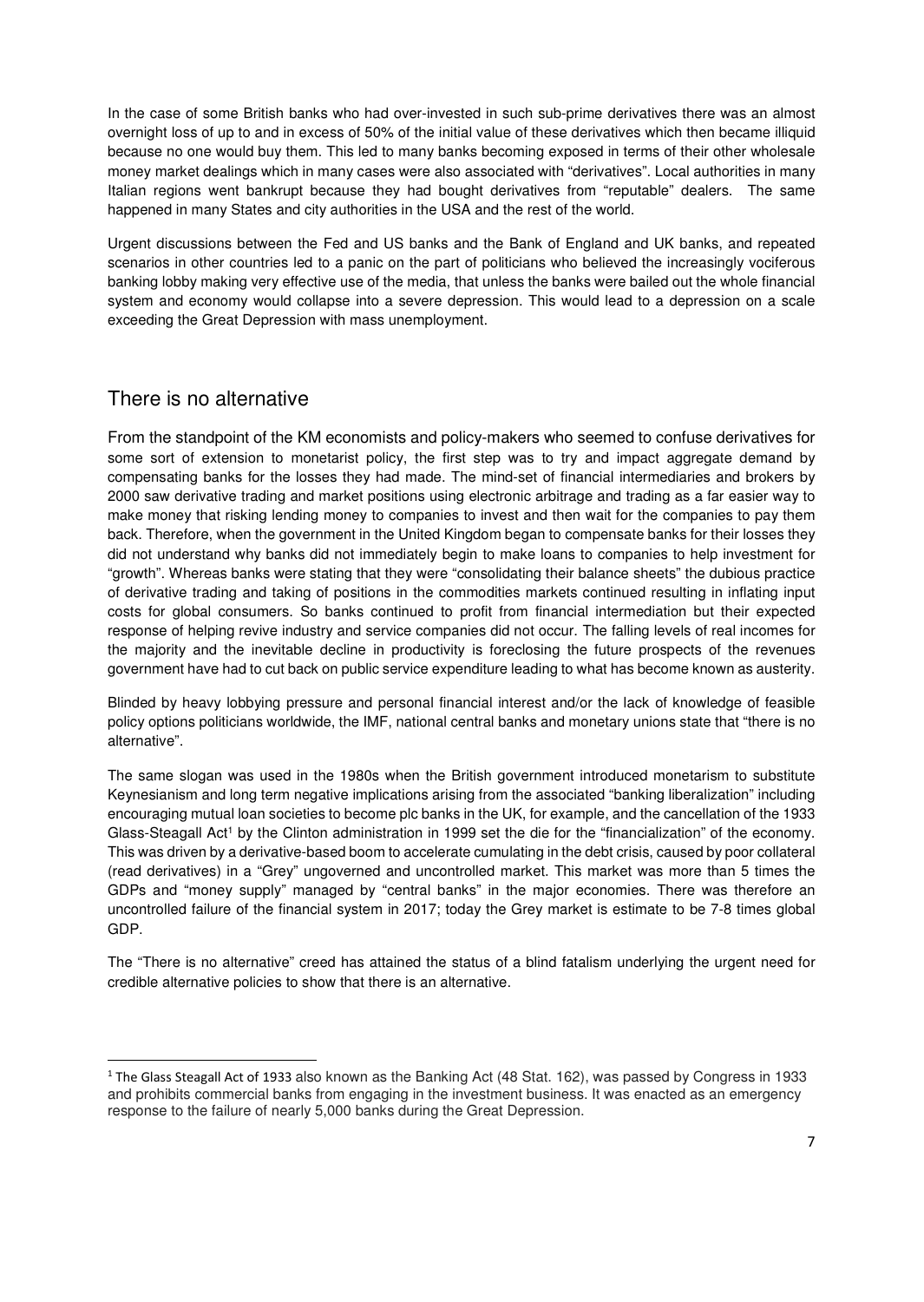# The profit paradox

Another original Real Incomes Approach concept is the profit paradox. This an analysis that shows that the profit motive gives rise to the misallocation of resources, declining government revenues and falling real incomes of wage-earners. McNeill identified this issue by taking a specific view on the role of profits by Joseph Schumpeter as the only role of profits. It is notable that, in spite of the claims that the economy operates on the basis of freedom of choice and free markets, all of the conventional policy instruments are monopolistic state interventions (read interference) consisting of interest rate setting, money supply, taxation, government expenditure and government debt. If governments want to support the operation of free markets they need to terminate such market interventions. These impositions need to be substituted by incentives and methodologies for businesses to increase their productivity applying transparent business rules to increase real incomes at the level of the firm in a way that supports an equitable real income distribution.

#### Profit as an indicator of performance and target of taxation

One of the most significant distortions in national resources allocation arises from the status of profits in relation to the process of government revenue-seeking through the various methods of taxation. The system is considered to be efficient and normal, designed to gather tax revenues through the operation of a legal framework of defined accounting and audit standards. However, the accountancy standards applied have a significant impact on the outcome of optimization procedures as well as creating a significant rift between sections of the social and economic constituencies. Thus the accountancy variable to which taxation is applied is profit. The same measure, profit, is used by companies to assess their performance or relative success in their contribution to "shareholder value". There is therefore a contradiction between profit as a business performance indicator and profit as a target for taxation.

#### Tax evasion and avoidance

This has resulted in what is now a very large scale tax evasion and avoidance operating on a global scale. Therefore, far from securing a sound basis for corporate taxation, profit is transformed into other cash flow and asset groupings on the basis of a perverse resource allocation algorithms which obscure gains from business in relation to the income of owners and proactively minimize tax burdens. This distorts measures of business performance resulting in government revenue-seeking generating a far lower revenue than the potential, damaging public service provisions.

#### Profit and income differentiation

Profit as a measure of performance has another significant problem related to its accountancy specification as the difference between input costs and corporate income or revenue. Wages are classified under accountancy rules as a cost. As a result, there is an antagonism between the process of resources allocation and desirable levels of wages and profits.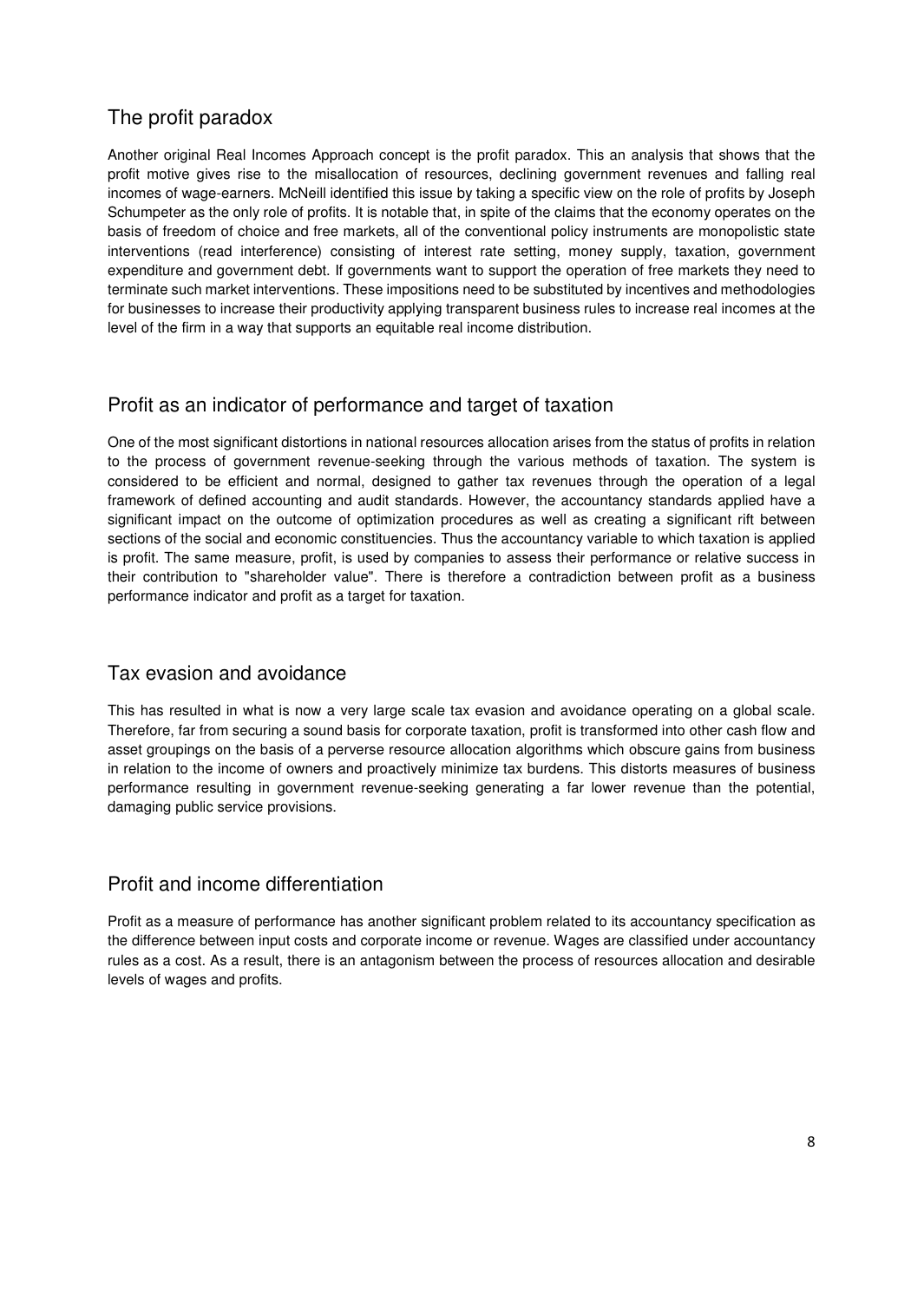#### Constraints on wages

So in addition to the motivation for companies to obscure ownership income as well as evade or avoid corporate tax, there is an additional motivation to resist rises in wages in the process of resources allocation. The general strategy followed by corporate decision-makers is to attempt to guarantee that the payment of dividends and executive bonuses outstrip inflation so as to achieve real income rises whereas wages, not being set by wage earners, are contained and, on balance, fall behind inflation thereby resulting in constantly falling real incomes for wage earners.

Thus the combination of macroeconomic policies in the form of government revenue seeking within a regulatory environment with inappropriate accountancy and audit norms generate perverse incentives and outcomes. The most unfortunate outcome is that companies cannot in fact optimism resources allocation to achieve the potential levels of productivity because of the conflicting constraints imposed by tax policy and regulations on the resources allocation procedures. Another impact of this state of affairs has been the colouring of political discourse and extremes of opinion arising from inappropriate conventional policies.

The share of profits in national income has risen and the share of wages has decreased. At the same time government revenues have fallen in real terms. This state of affairs has been exacerbated by monetary policy which, as I have explained, has been devaluing the value of the currency and real income levels in general. As a result, wage earners face a significant cost of living crisis and government revenue's real purchasing power is also declining leading to a significant strain on public service provisions such as the National Health Service.

#### Lack of policy traction

An associated impact of the profit paradox is that the lack of coherence in management microeconomic objectives with macroeconomic policy objectives leads to a lack of policy traction.

# Price Performance Policy

Between 1975 and 1985 there was widespread discussion on what became known as supply side economics. It would seem that the supply side economics workers, mainly located in the USA, were trying to identify ways and means of overcoming the same weaknesses in Keynesianism that McNeill had started investigating in 1975. However, the outcome of this work was quite different from the Real Incomes approach in that supply side economics was based on marginal taxation reductions with the objective of stimulating production, innovation and growth.

McNeill's view of this approach<sup>2</sup>, and which he only became aware of around 1978, was that it was an extension of fiscal policy and had no ability to balance any real income benefits between producers and consumers. Also, because the model possesses no feedback between the cumulative tacit knowledge based on learning and innovation and investment based on derived explicit knowledge the policy faces diminishing returns over time and uncontrolled income differentiation and therefore failing traction. It is therefore not a sustained real economic development model and is bound to fail. Indeed, the outcome of supply side in the USA ended up as "trickle -down economics" under the Reagan administration leading to the largest Federal deficit in history and a failure in social programmes and a marked rise in income level differentials. McNeill has noted that the name "supply side economics" is hardly an appropriate name for what is fundamentally a fiscal policy that contains no checks or balances concerning the constitutional principle of influencing a balanced distribution of real incomes

 $\overline{a}$ 

<sup>2</sup> Personal communication with Hector McNeill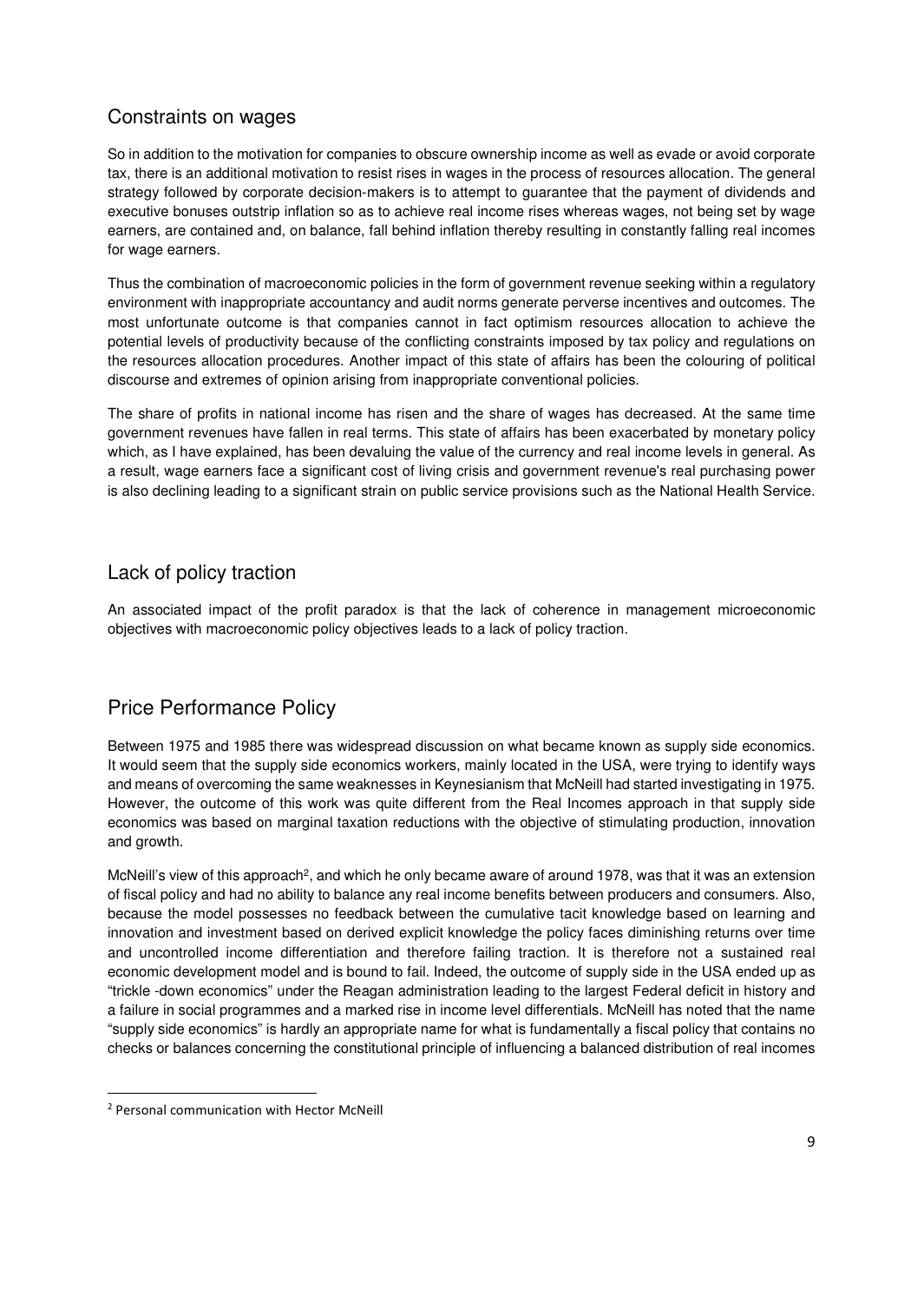between producers and consumers. This is why the policy does not possess any medium to long term traction for real economic growth.

McNeill also admits that the initial versions of Real Incomes policy were referred to as Price Performance Fiscal Policy which he admits was a naivety on his part since in fact specific operational conditions reduce "taxation" to zero and the title "fiscal" gave the impression that it was a member of the failed KM demand side approaches. As a result, McNeill renamed the policy as Price Performance Policy.

#### Transactional as opposed to conventional macroeconomic policy

Price Performance Policy could not be more supply side. It makes use of economic concepts and measures that only appear in the theory of the Real Incomes Approach such as the price performance ratio (PPR). This is the ratio of changes in output prices to the changes in unit input costs. This is a direct measure of the degree to which a company passes on inflation. Thus a PPR of less than unity  $($ <1.00) represent a reduction in inflation and a rise in real income for the consumer in relation to the products and services of that company. A PPR of unity (1.00) signifies that inflation was maintained and thus the status of consumer real incomes remains the same in relation to that company's products and services. A PPR of more than unity (>1.00) signifies a rise in inflation and reduction in the real income (purchasing power) of the consumer of the products and services of that company.

Companies who reduce unit output prices against rises in unit input costs will face reduced unit profits. As a result, there is a need to balance or compensate those companies who promote consumer real incomes or purchasing power by "absorbing inflation". This would be impossible to administer using a centralized policy attempting to apply a case by case assessment of myriad of corporate conditions, capabilities, operational standards, technologies deployed, techniques used, degrees of learning, current productivity and access to resources. Therefore, Price Performance Policy devolves the control of the "fiscal element" to the supply side, that is to corporate decision-making. The legal framework to support this is the existence of a Price Performance Levy (PPL) which is set at some basic rate (depending upon the overall real incomes state of the economy) and in its most basic form, this basic levy is multiplied by the PPR. Therefore, a company with a low PPR will pay a lower levy and those companies with higher PPRs will pay a higher or surcharge.

Companies management are aware that by lowering their unit prices they can penetrate national and export markets so the notion of sustaining or lowering unit prices is attractive except for the fact unit profits will fall. Where the elasticity of demand for products and services is high the increased volumes of sale can compensate for the fall in unit profits. On the other hand, rises in production volumes promotes an accelerated accumulation in tacit knowledge and increases in resource usage efficiency leading to de facto reductions in unit costs.

Management therefore has an option to invest in selected organizational or technological changes while projecting unit output prices to optimize their PPRs so as to minimize their PP Levy payments. Indeed, PPL can be managed so as to end up with corporations paying no Levy (PPL=0). However, under these circumstance the increased unit real profits will have been balanced by the increase purchasing power of consumers and therefore an increase in their real incomes.

Price Performance Policy, in contrast to conventional macroeconomic policies is a dynamic transactions based policy that is guided by the real world events and decisions at the level of the firm and consumer markets.

#### Personal incomes

The personal incomes of company owners, employees and shareholders are made up of two components. A basic graded income according to a scale related to function and experience. On top of this, the PPL rebates are paid as bonuses in proportion to the basic graded income. This provides an incentive for management and workforces to constrain pressure for rises in their basic graded income in order to gain bonuses arising from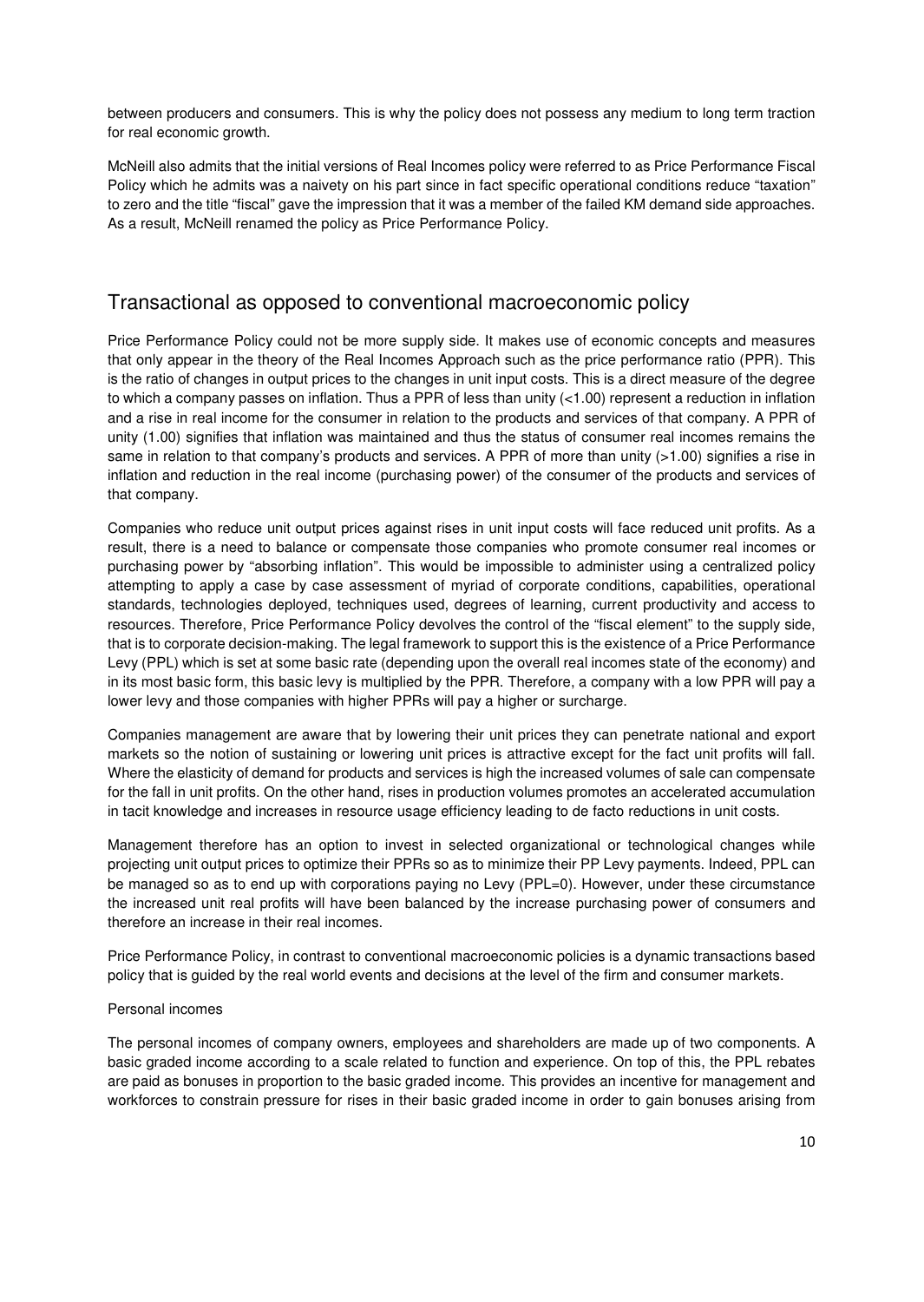increased efficiency and market penetration of their products and services. As a result, the real incomes impact on employee and management incomes is proportional to the impact of corporate output on the real incomes of consumers.

All manager and employees would pay a low tax rate on the basis of PAYE of their basic graded income with bonuses being tax free.

#### Public sector

A very interesting twist in PPP is that the public sector is subject to the same price performance regime as the private sector as a means of encouraging improved efficiency and economy in the use of resources. All management and employees would also pay a low tax rate on the basis of PAYE of their basic graded income with bonuses being tax free.

# Understanding Price Performance Levy rebates

The payment of rebates to companies or even charging no levy (0) for high performance has no implications for government revenue simply because all fund involved are corporate funds. The system simply operates on the basis of companies keeping more of their margins as their price performance improves.

#### Real supply side economics based on a transactional policy

The essential aspect of Price Performance Policy is that it is that it represents a practical demonstration of a macroeconomic policy that is completely devolved with the operational policy being controlled by decisionmaking at the micro-economic level. It is a macroeconomic policy based on microeconomic imperatives and it possesses an inherent flexibility allowing each company to adjust according to their given circumstances and practical options for company actions. It is the only macroeconomic policy that is "bottom up" and "supply side".

# Constitutional economics

Price Performance Policy upholds the constitutional principle of balancing producer and consumer incomes which is a founding principle of the Real Incomes Approach. It also upholds the constitutional principle of discouraging the pursuit of one company's objectives from preventing another pursuing theirs. It transforms the debased current state of the "competitive framework" from the realms of vain theory into a practical operation by delivering the general benefits of growth based in increasing efficiency in the use of resources and even resource conservation, while diminishing income differentials and sustaining real incomes on the part of social and economic constituents. The Real Incomes Approach and Price Performance Policy represent a major advance in constitutional economics.